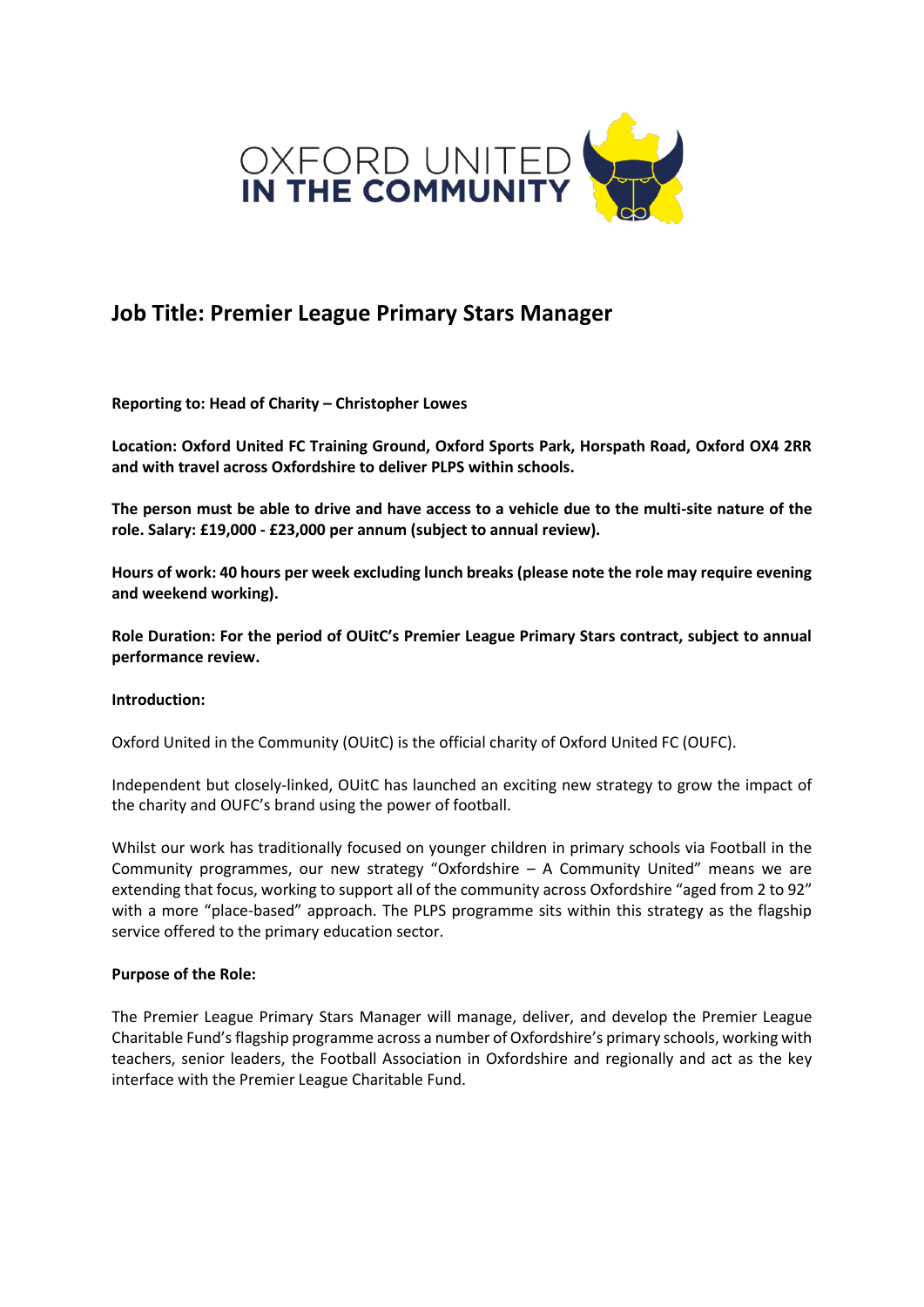## **Main Roles and Responsibilities**

- Successfully manage and deliver the programme submitted by OUitC for Premier League Primary Stars ensuring compliance with PLCF's programme guidelines, Key Performance Indicator (KPI) targets and grant terms and conditions.
- Lead OUitC's initiatives around the delivery of additional wrap-around provision (Breakfast Clubs, After School Clubs, PPA offerings etc).
- Assure the safeguarding and health and safety of children, staff, volunteers and partners and that all considerations related to risk, and in particular, that linked to Covid-19, are identified and addressed.
- To develop and manage relationships with key stakeholders within schools and any external partners or stakeholders involved in the PLPS programme.
- To understand and manage the PLPS programme within the contractual budget.
- Ensure all aspects of the programme are fully inclusive, and that Equality, Diversity and Inclusion is at the heart of the programme.
- Building on engagements based on the PLPS programme, develop relationships with schools to whom OUitC could offer paid or funded services.
- Undertake all training and development related to PLPS and wider OUitC charitable activities and ensure all required qualifications and certifications are up-to-date and fully compliant.
- Work to all OUitC operational processes and procedures and with a continuous improvement mindset.
- To lead, supervise and support a dynamic team of staff, ensuring they understand and comply with programme guidelines and grant terms and conditions.
- Grow the awareness and take up of OUitC's PLPS programme via effective marketing and engagement.
- Working within the framework of available resources, establish and deliver additional services working with the wider OUitC team and potentially new community-based coaching and volunteer resources.
- In support of the wider OUitC strategy, work with other programmes teams to provide a sustainable and cohesive approach to deliver greater social impact on a larger scale across Oxfordshire.
- Support the charity in increasing its scale of operation and social impact across Oxfordshire.
- Undertake other duties and responsibilities as required by OUitC as appropriate.
- Provide appropriate signposting to all participants in OUitC's PLPS programme to services and programmes provided by OUitC or its partners.

## **Person Specification**

- Consistently and accurately monitor and evaluate OUitC's Premier League Primary Stars programme in order to demonstrate impact and achievements.
- Produce data and reports that demonstrate the impact and value of the OUitC Premier League Primary Stars programme.
- Devise activities that ensure individuals and groups of participants are motivated, stretched and challenged at appropriate levels across all Premier League Primary Stars programme interventions.
- Devise and deliver PSHE related activities and assemblies.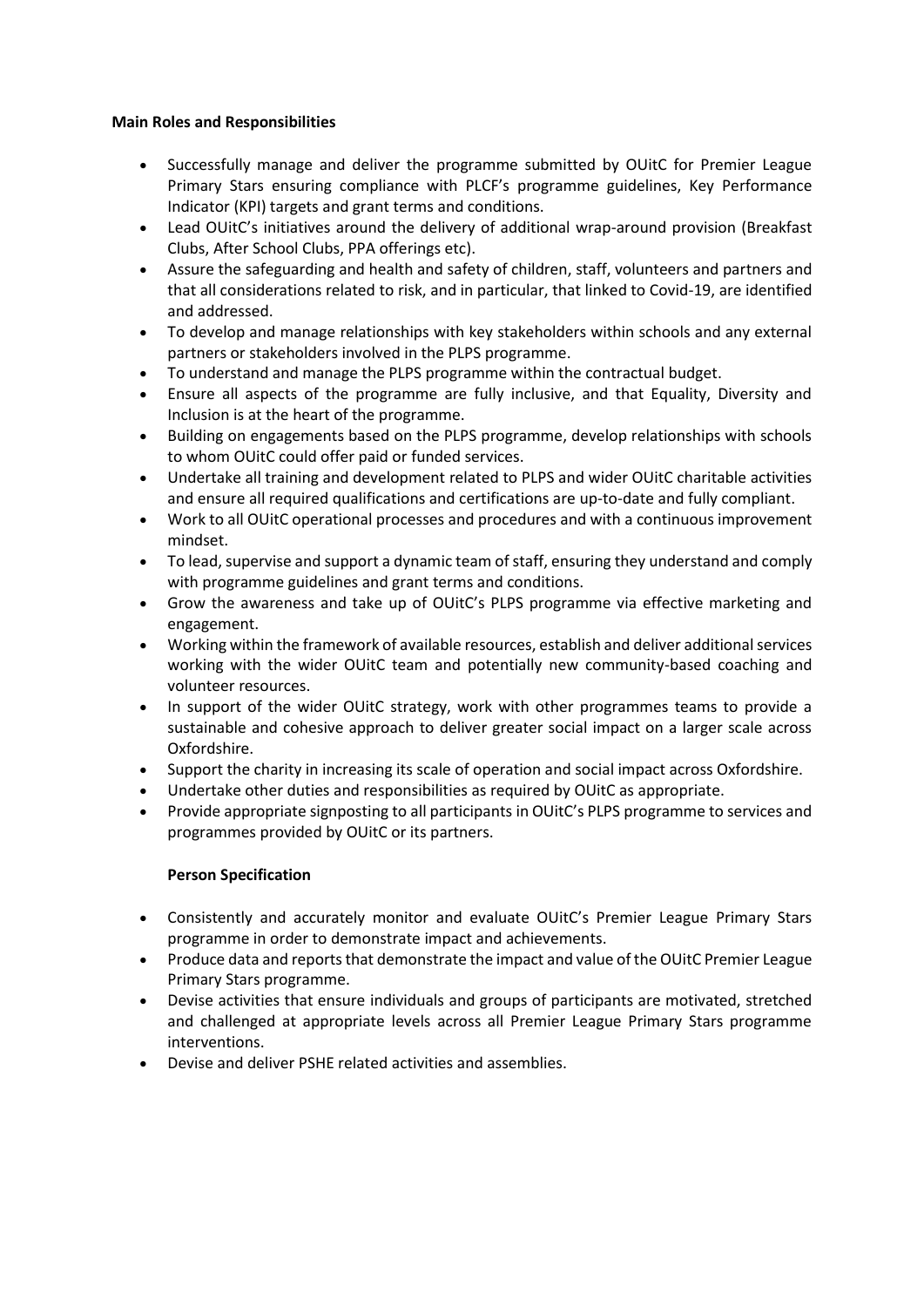OUitC is seeking a driven, flexible, and innovative candidate to fill the role of Premier League Primary Stars Manager.

The post holder will be required to deliver a weekly programme of activities to enhance teachers' knowledge, skills and confidence of PE delivery in order to increase the quality of PE provision that local children are receiving.

Other areas of OUitC's work aim to increase children's enjoyment of physical activity, increase their participation levels and skills in competitive and non-competitive sports, increase their understanding of personal skills, and increase their confidence in English and Maths by using sport as a means to engage.

The PLPS Manager will be responsible for all aspects of the PLPS programme on behalf of OUitC and so should be organised, computer literate, understand funding, budgets and reporting.

## **Skills, Abilities & Qualifications - Essential**

- 1. Association for Physical Education (AfPE) Level 3 (or working towards).
- 2. Experience of delivering physical education in a primary school.
- 3. Multi-skills Level 2.
- 4. FA Level 2 in Coaching Football qualification or above
- 5. Understanding of the National Curriculum & HE frameworks.
- 6. Self-motivation and the ability to work on your own initiative and as part of a team.
- 7. Understanding of monitoring, evaluating and reporting.
- 8. Excellent communication and interpersonal skills and the ability to communicate at various levels.
- 9. Excellent time management, organisational and planning skills.
- 10. IT literate proficiency in Microsoft Office including Word, Excel, PowerPoint.
- 11. A commitment to safeguarding and health and safety.

## **Skills, Abilities & Qualifications – Desirable**

- 1. An additional National Governing Body Level 2 qualification in another sport.
- 2. Experience of working within a Premier League Primary Stars programme.
- 3. Experience of working for a Club Community Organisation (CCO).

**To apply please email community@oufc.co.uk addressed to Christopher Lowes, Head of Charity, with your CV with a covering letter detailing how your personality and capabilities will strengthen OUitC's PLPS programme and primary schools offering.** 

## **Closing date for applications**

Tuesday 15th June at 12 midday.

## **Interviews**

We plan to hold initial interviews that week via Zoom, so you should be available on this day if applying for the role.